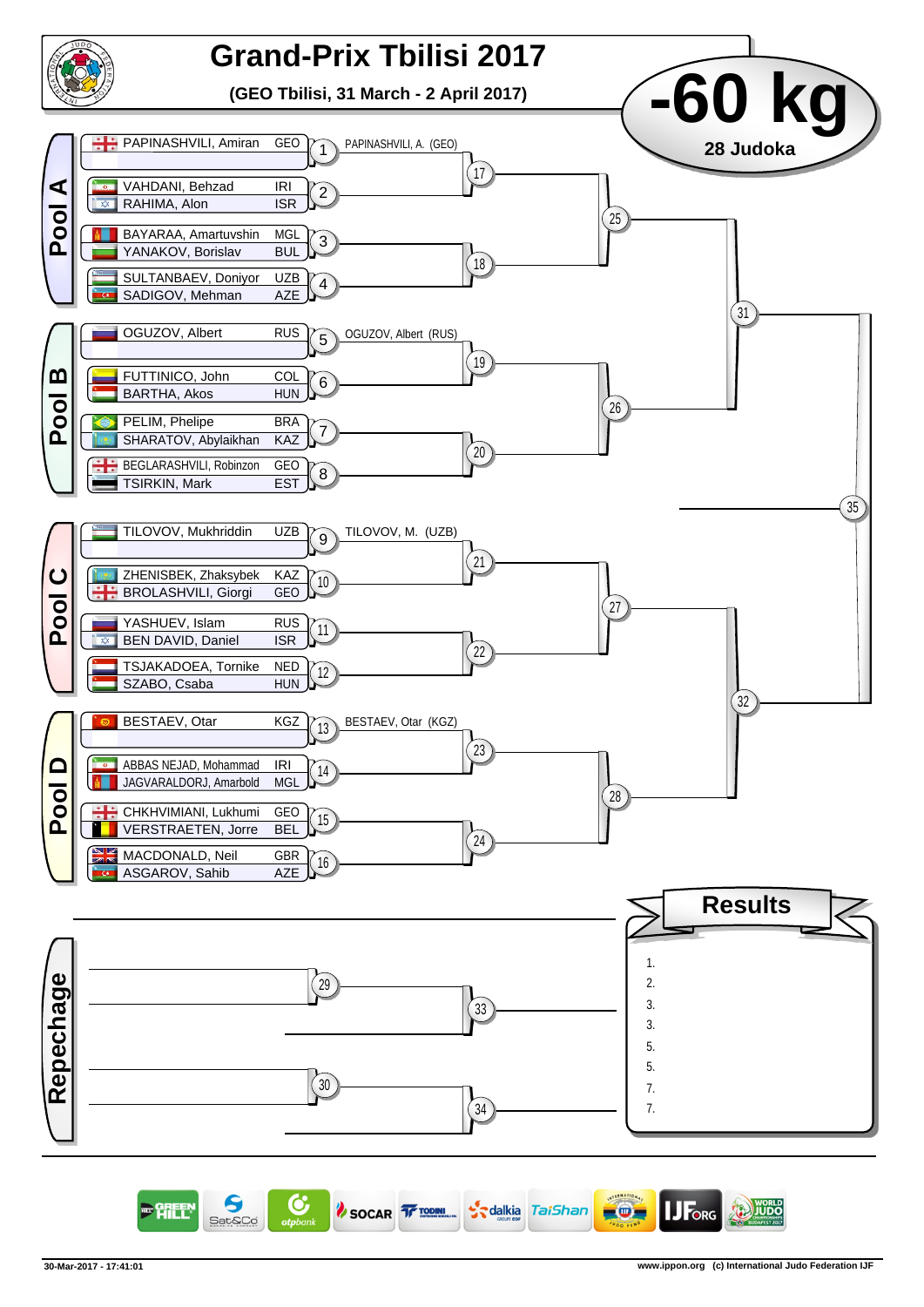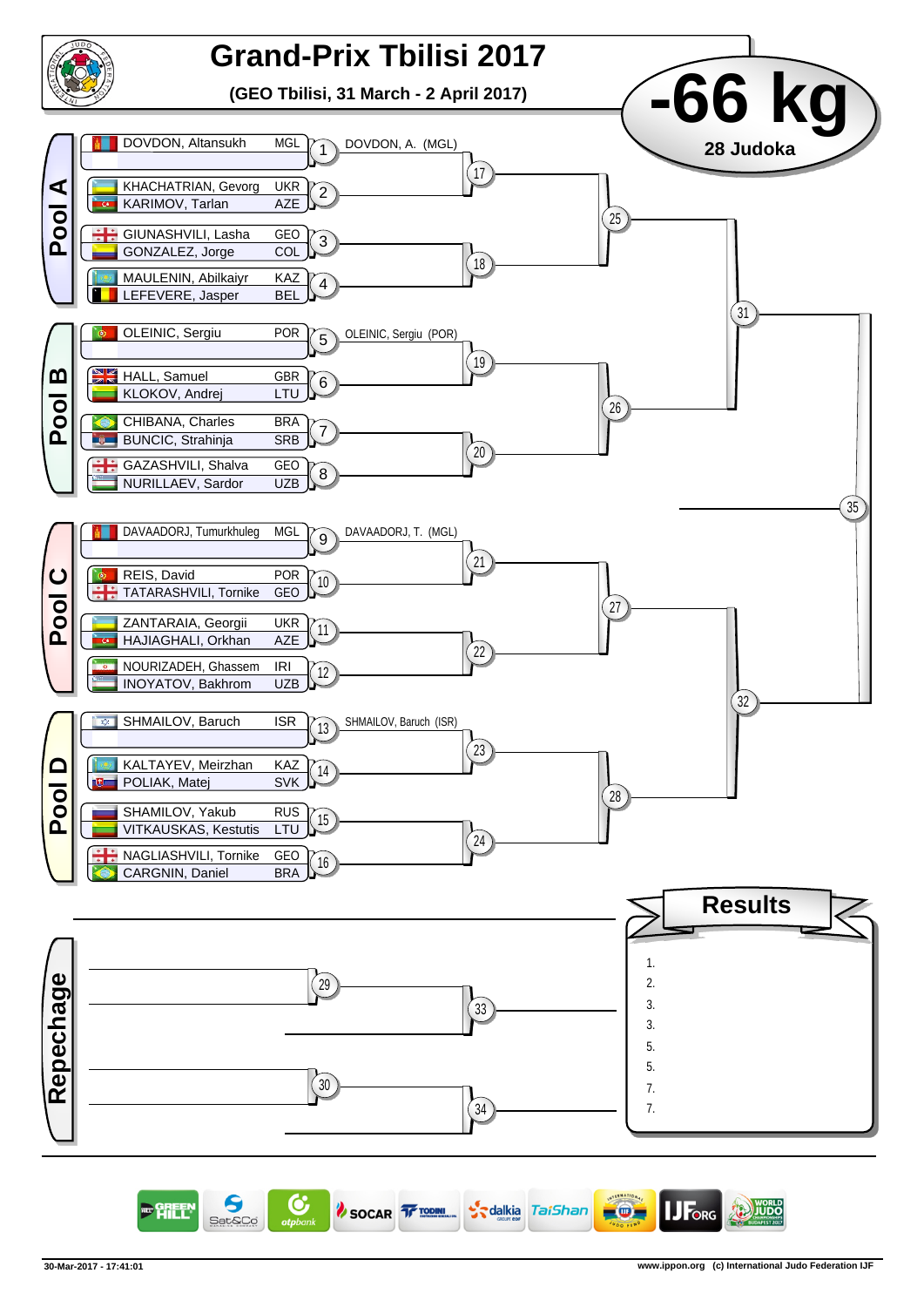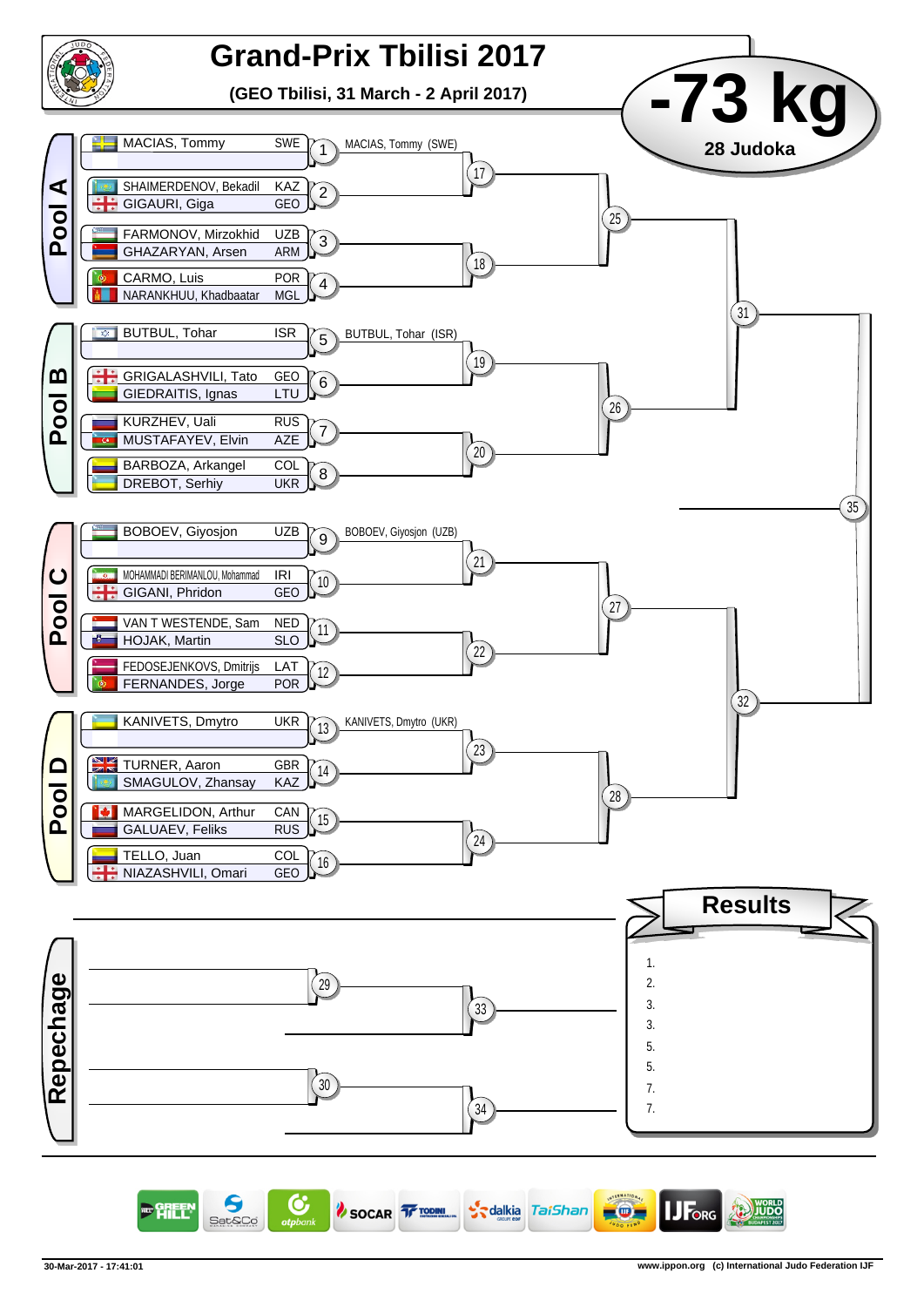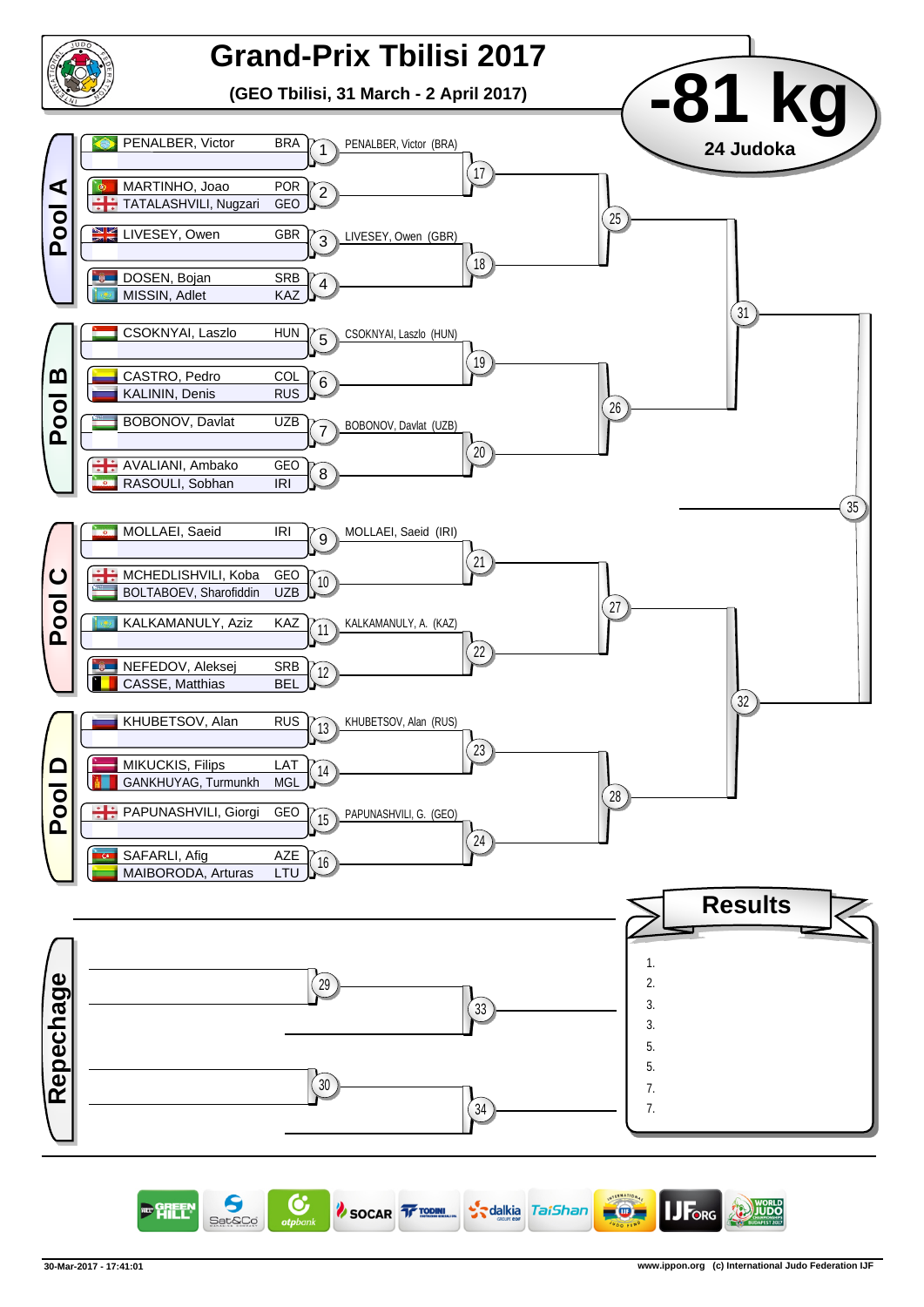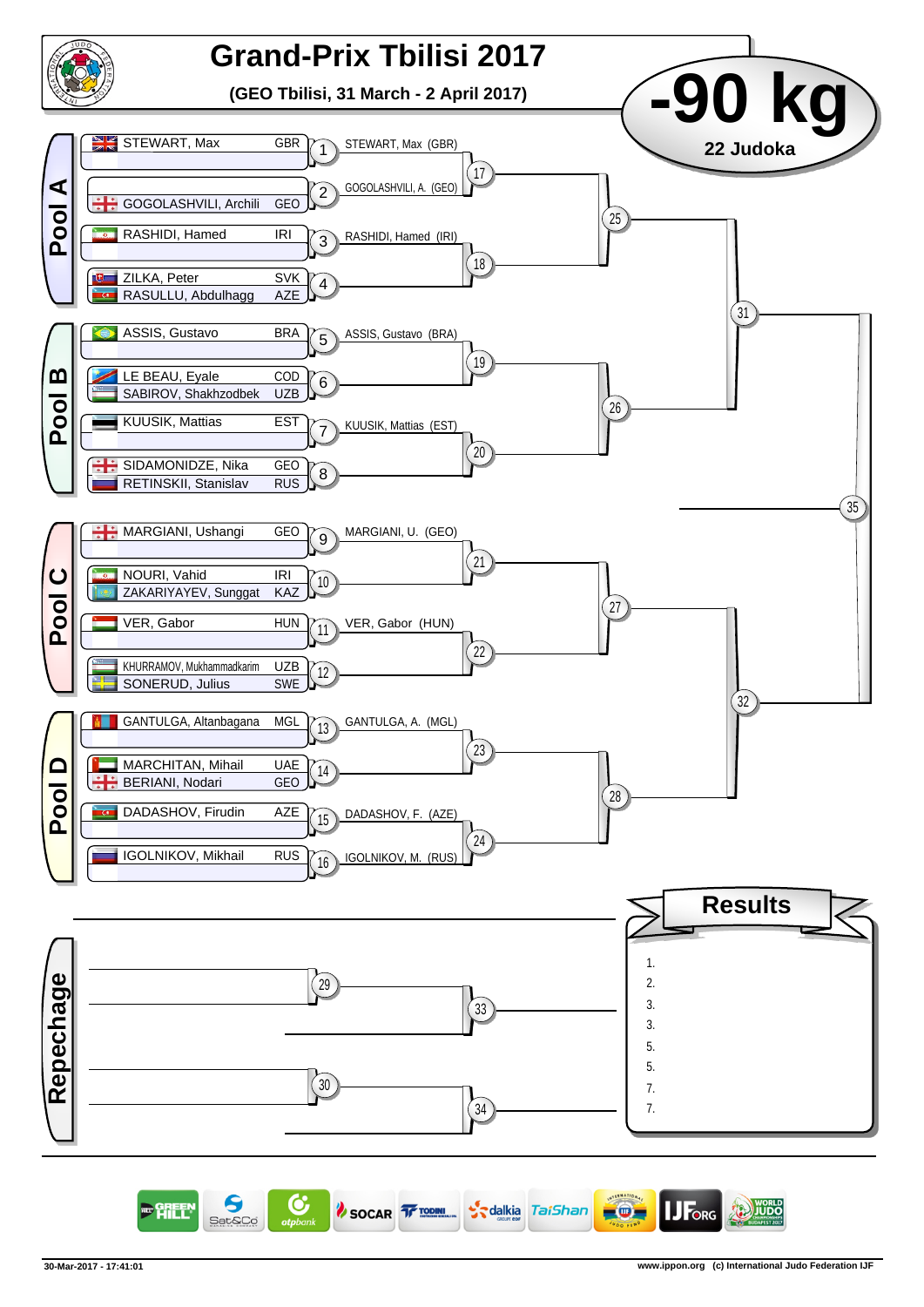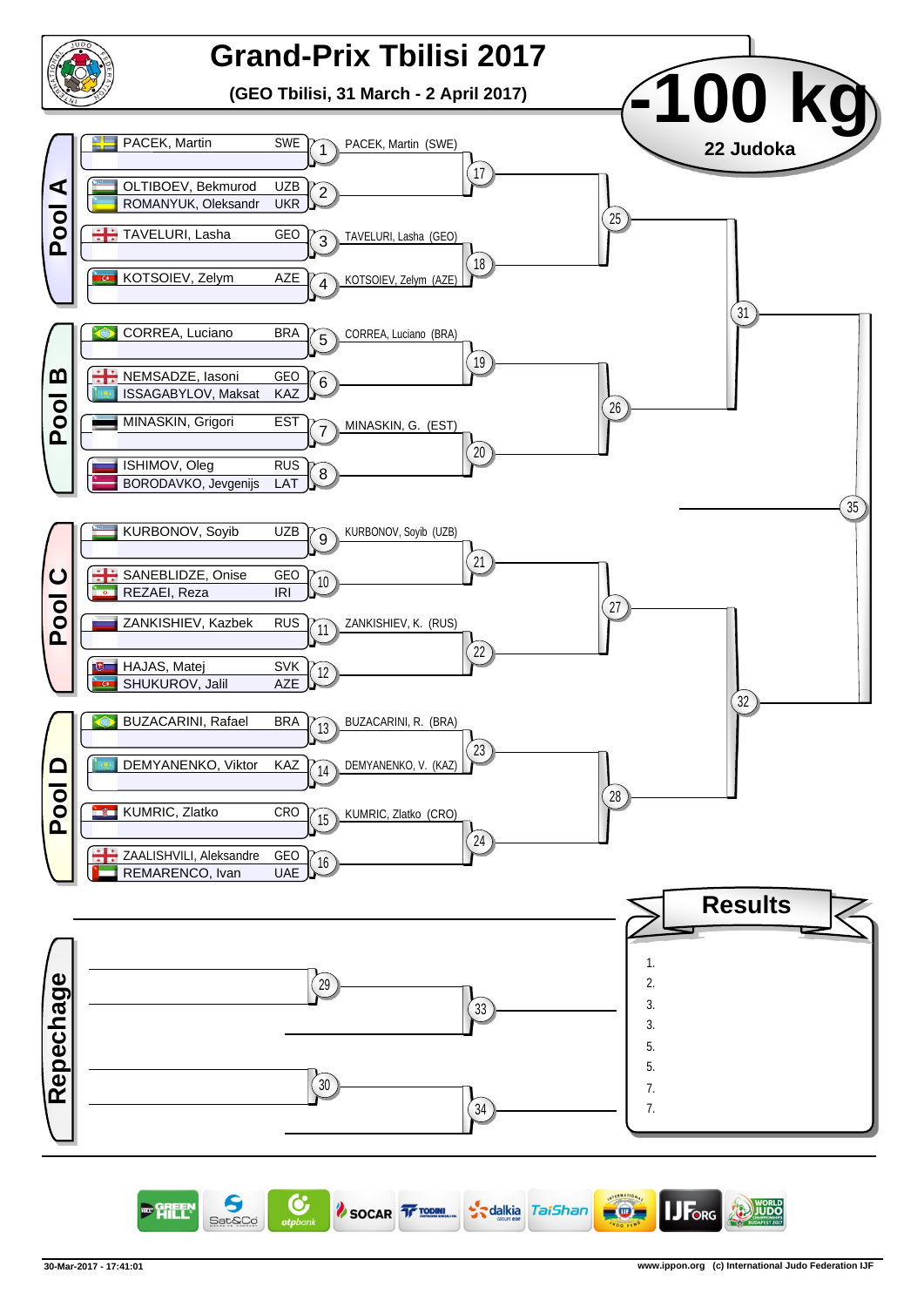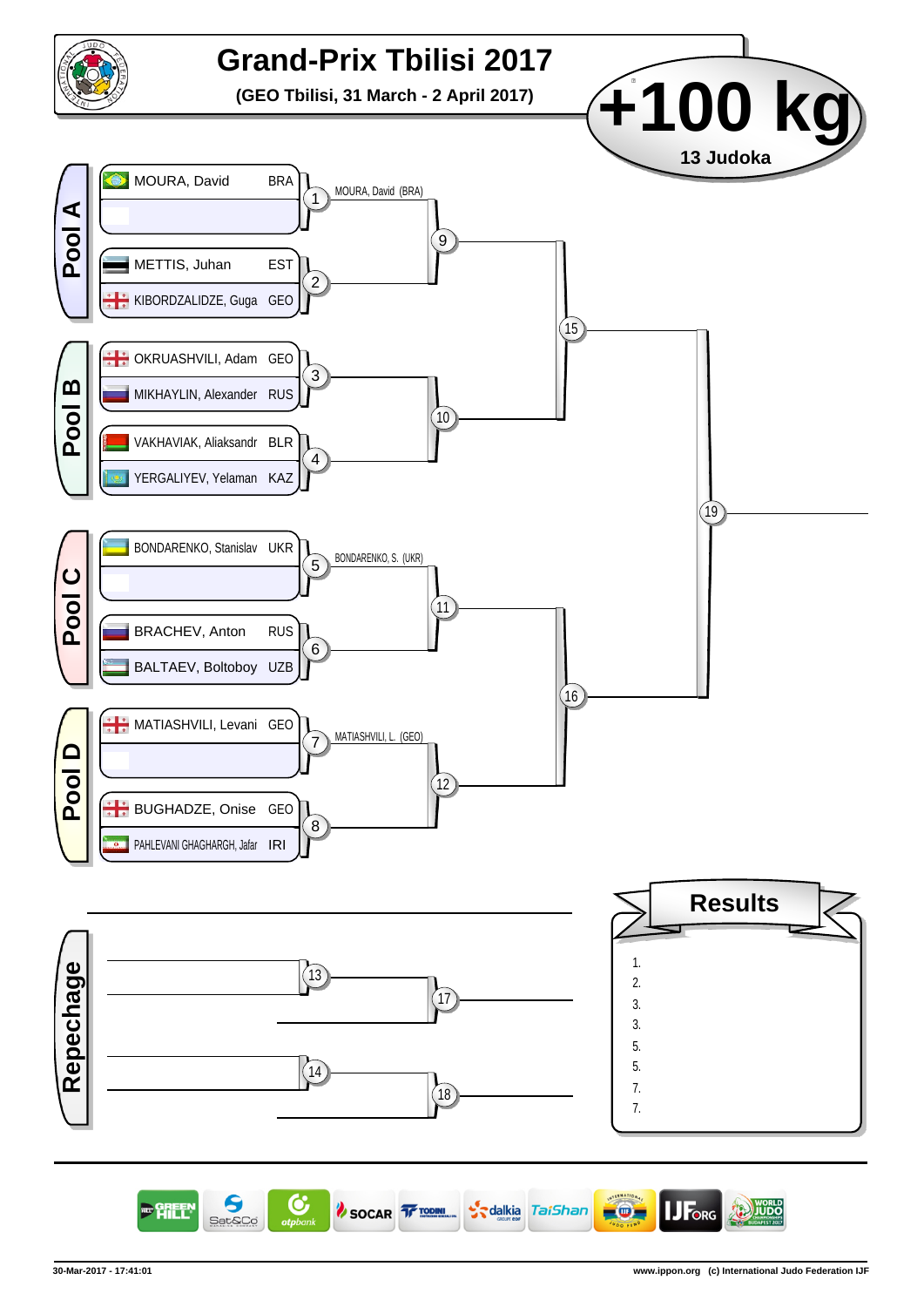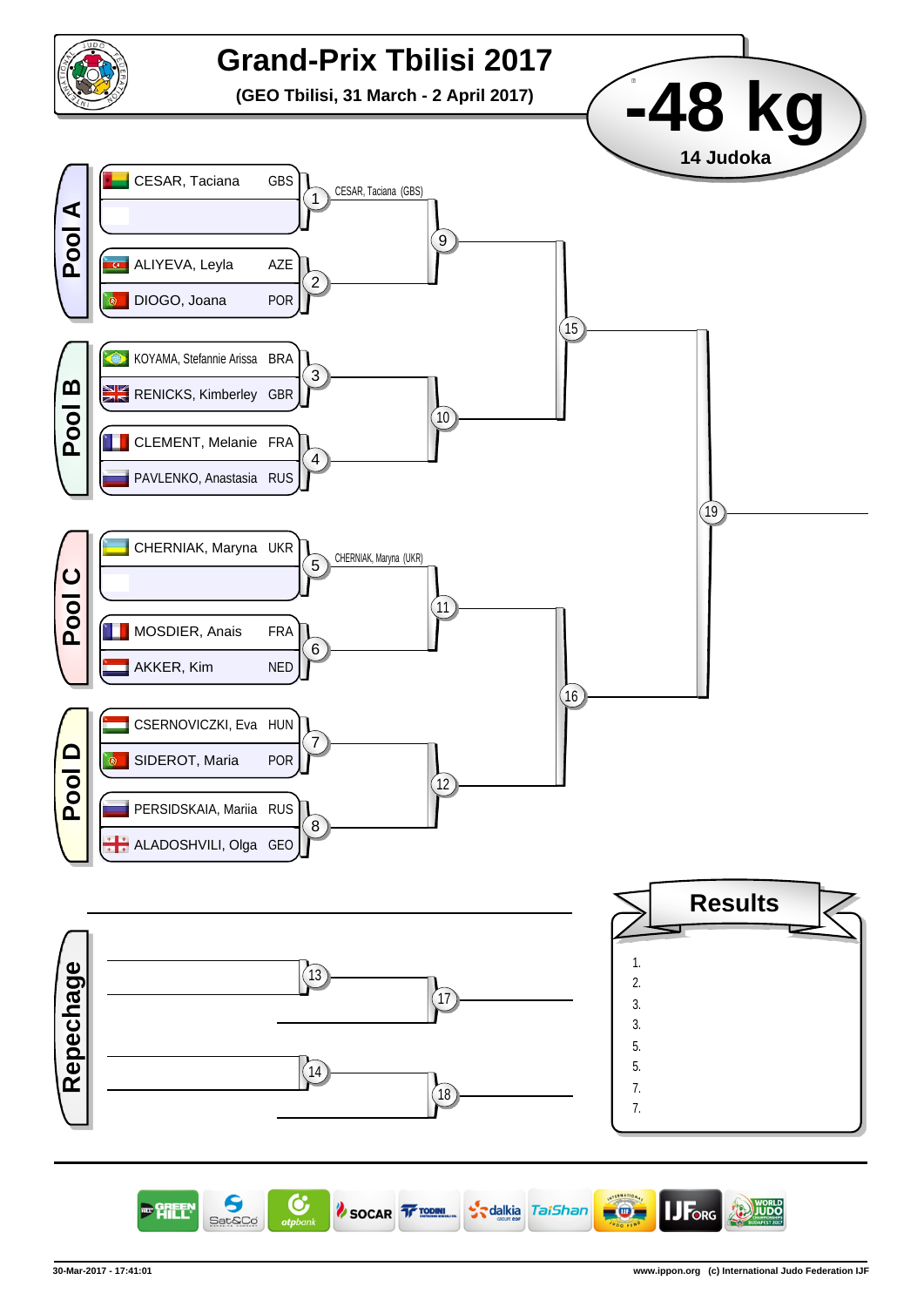

C 9 **JF**org SOCAR TE TODINI S<sub>s</sub>dalkia TaiShan  $\circ$ **JUDO** 明年 Sat&Co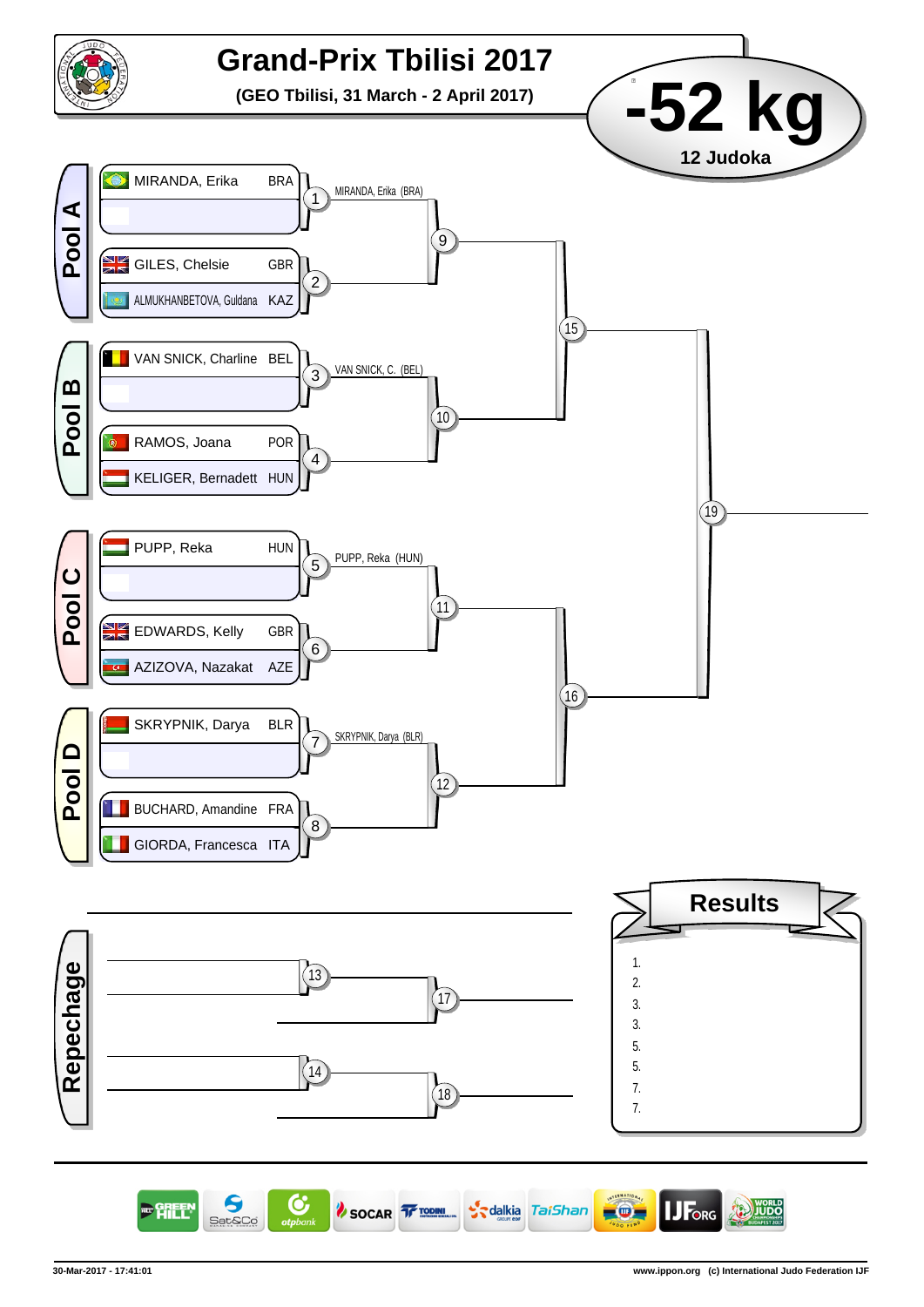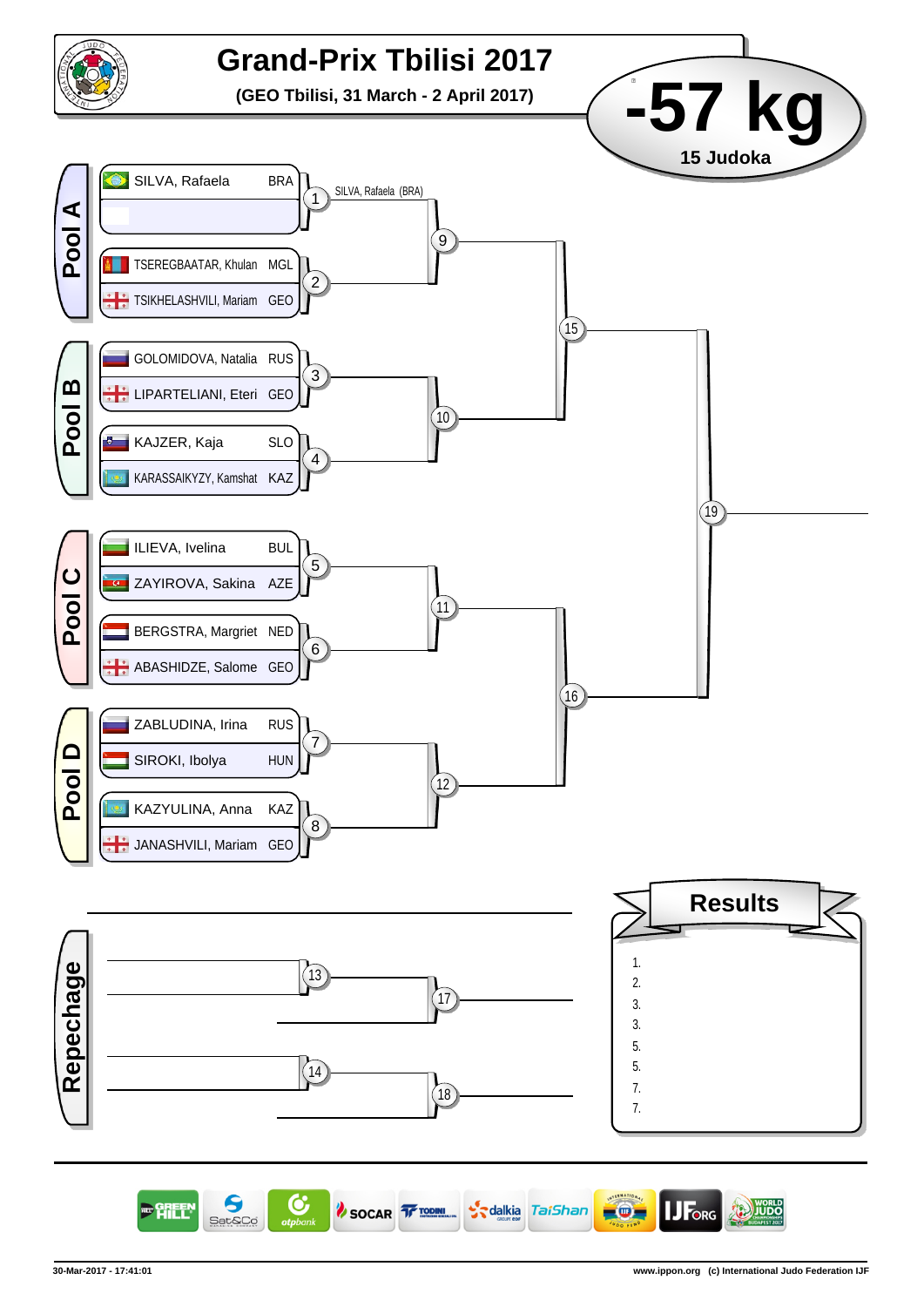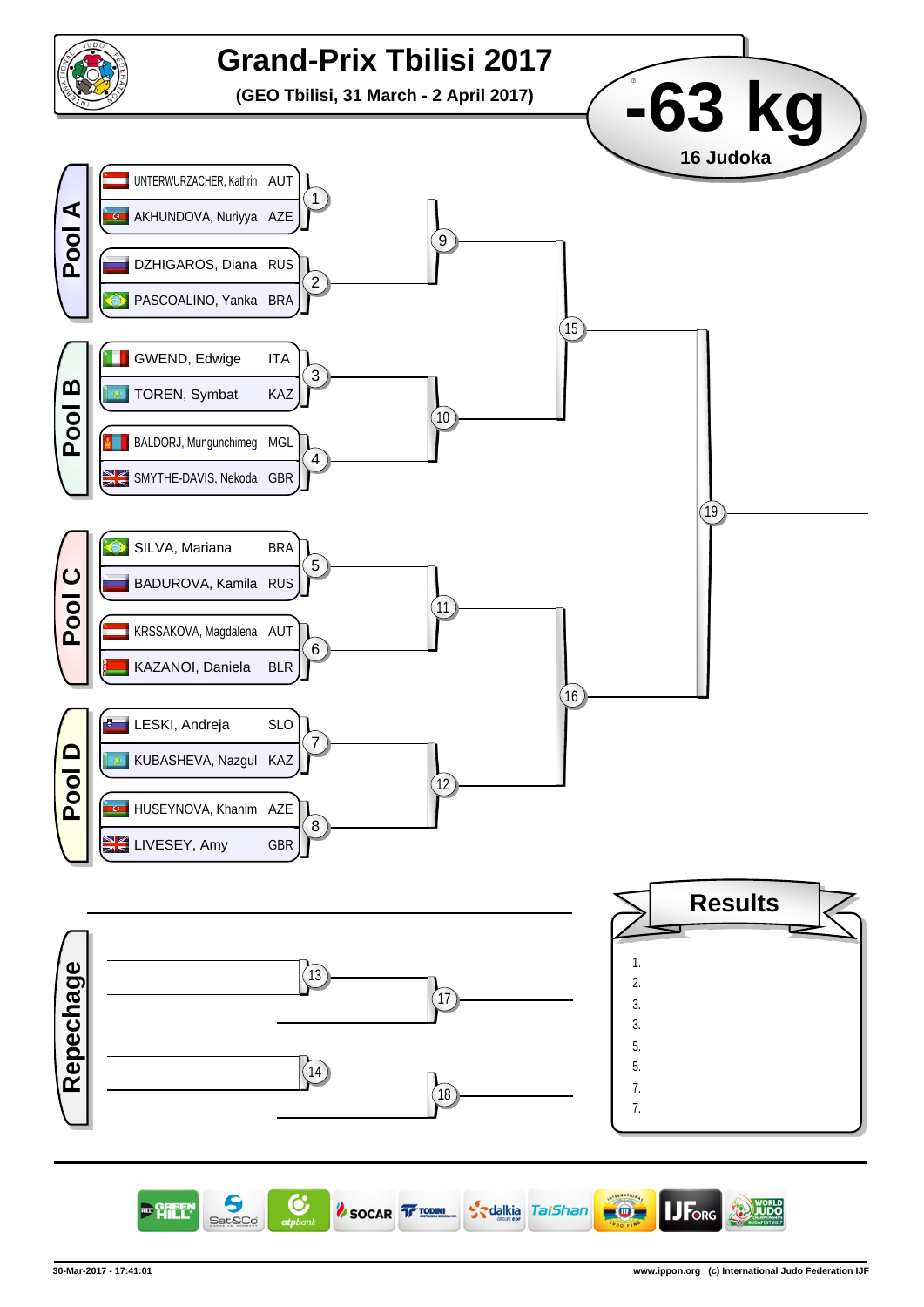

9 C Forg SOCAR TE TODINI S<sub>s</sub>dalkia TaiShan  $\circ$ **JUDO** Sat&Co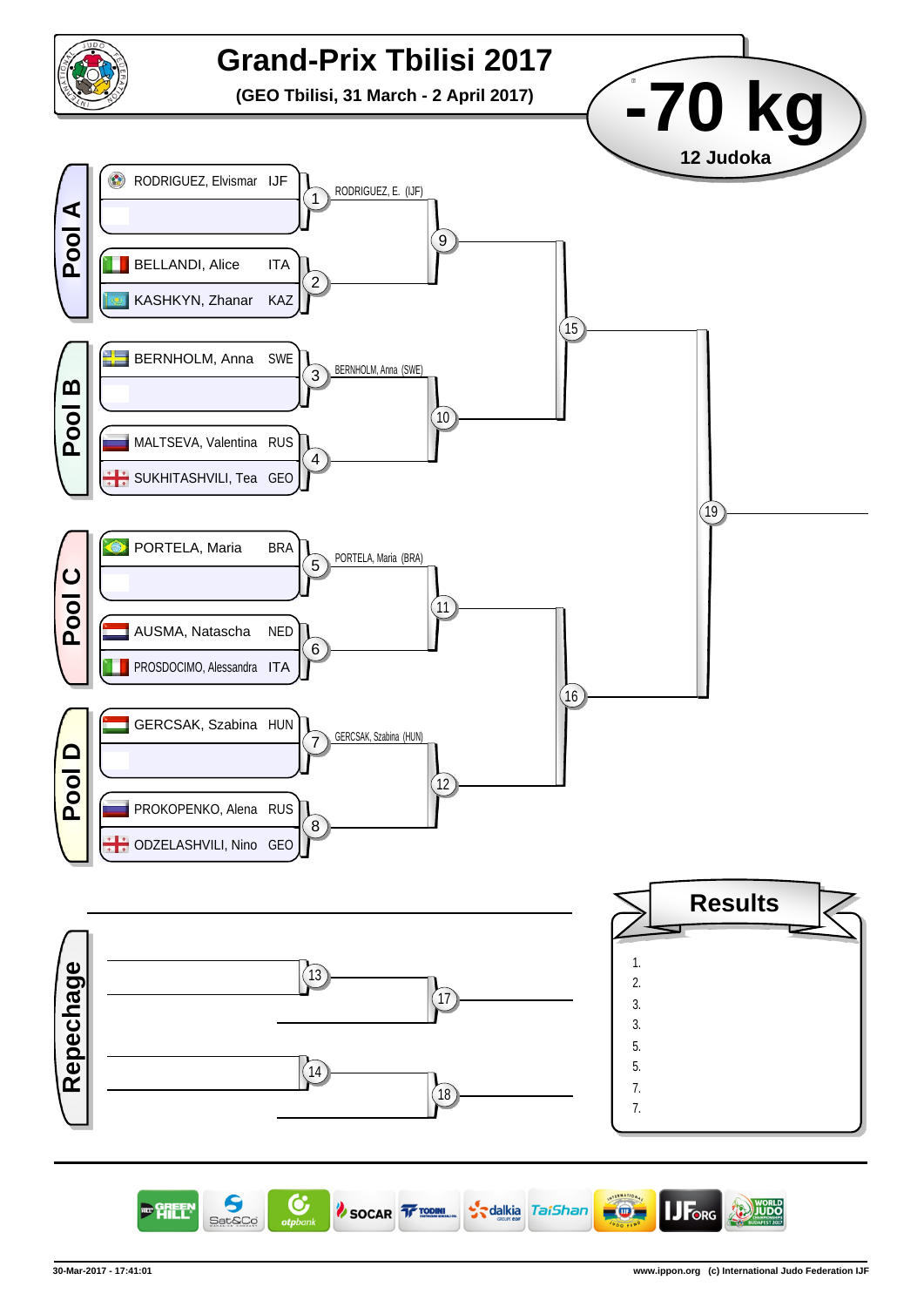